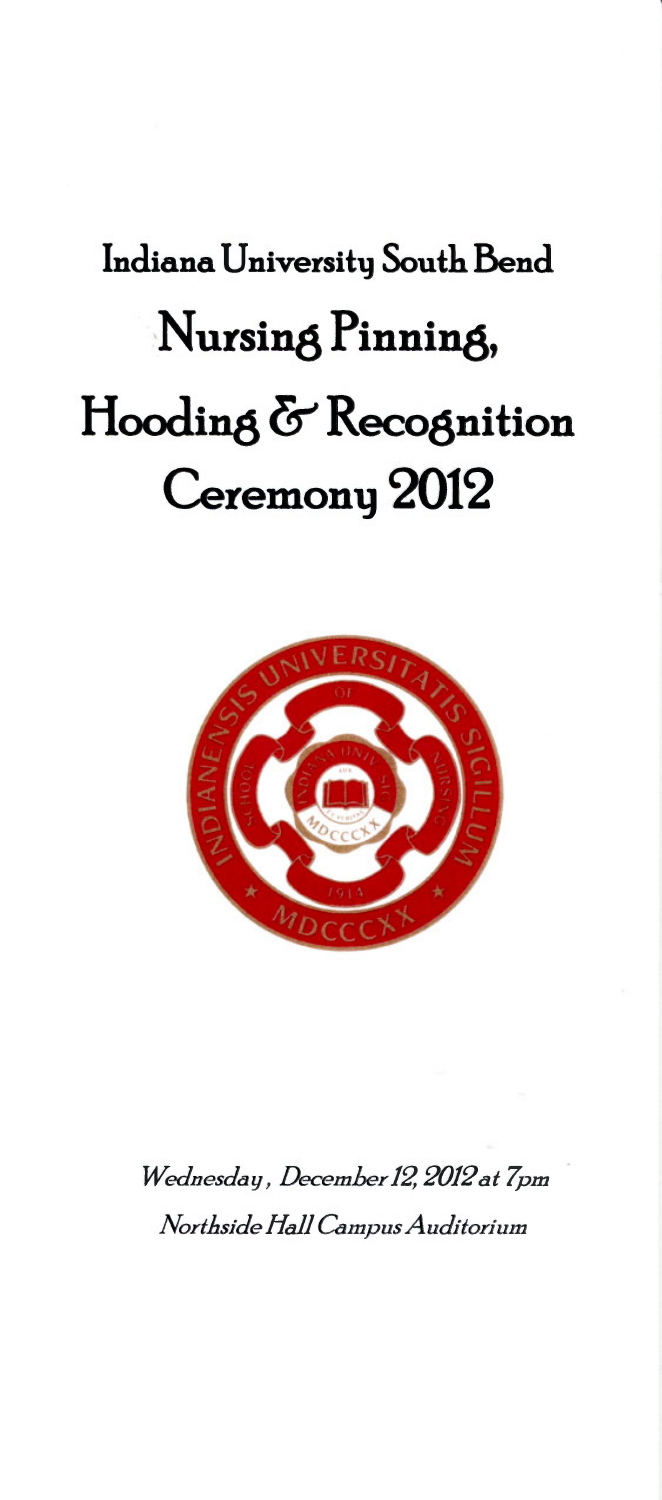## Nursing Pinning, Hooding & Recognition Ceremony

Introduction

Dr. Sue Anderson

Welcome Rachel A. Jozaites & Tammy Gene Slott

#### Opening Remarks

Alfred J. Guillaume, Jr. Vice Chancellor for Academic Affairs

### Presentation of 2012 BSN Graduates for Pinning

Dr. Teresa Dobrzukowski **Barbara** Keith Jennifer Loop-Miller LuAnn Woodrick

### Presentation of 2012 MSN Graduates for Hooding

Dr. Sue Anderson Dr. Teresa Dobrzukowski Dr. Cunthia Sofhauser Dr. Roxanne Wolfram

#### Presentation of Class Gifts

Danielle Ashlyn Bittner & Tiffany Elizabeth Vargo Kelley Veronica Cross & Beth Johanna Mondschein

#### Florence Nightingale Pledge

Bethanu K Wright & Desiree Dian Williams

Farewell Joshua Cain Leer & Jillian R Colpitts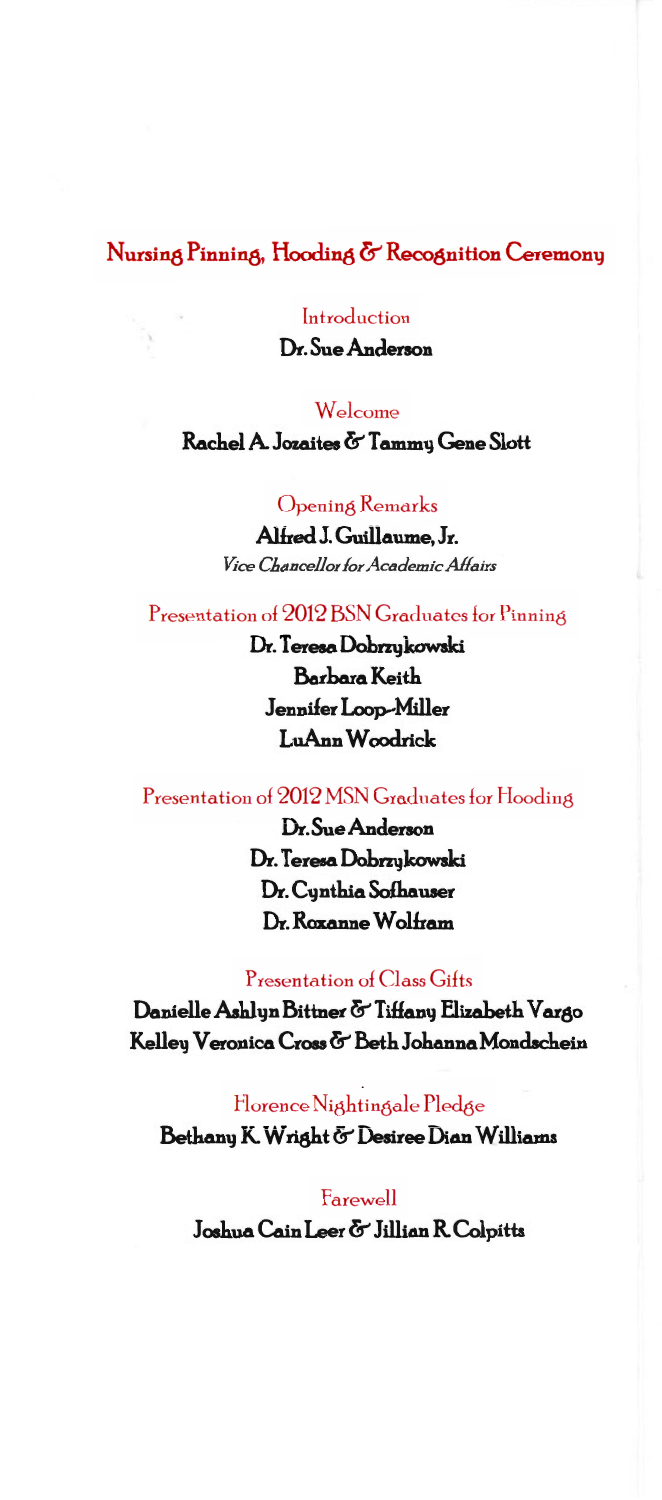# **Indiana University South Bend School of Nursing Faculty**

### **Dr. Doug McMillen, Deo.n** *ol* **College** *ol* **Health Sciences**

Dr. Sue Anderson Jennifer Bauer Lori Cox Glenda Davidson Dr. Teresa Dobrzykowski EJ. Fenner Dr. Pat Henru Sharon Imes Dr. Pat Jackson Dr. Sharon Jones

Barb Keith Jennifer Loop-Miller Marta Makielski Joyce Palmateer Dr. Cynthia Sofhauser Heather Stears Barb White Dr. Roxanne Wolfram LuAnn Woodrick

### **Associate Facultu**

Judy Bellville Kristine Flora Rita Goff Christine Hawkins Laura Hieronymus

Linda Johnson John Kubinski Amy Murray Lauren Rose Maureen Wojciechowski

# **School of Nursing Staff**

Sarah Ambler Janet Gilroy Laurie Richards Sandra Stutzman Julie Van Laere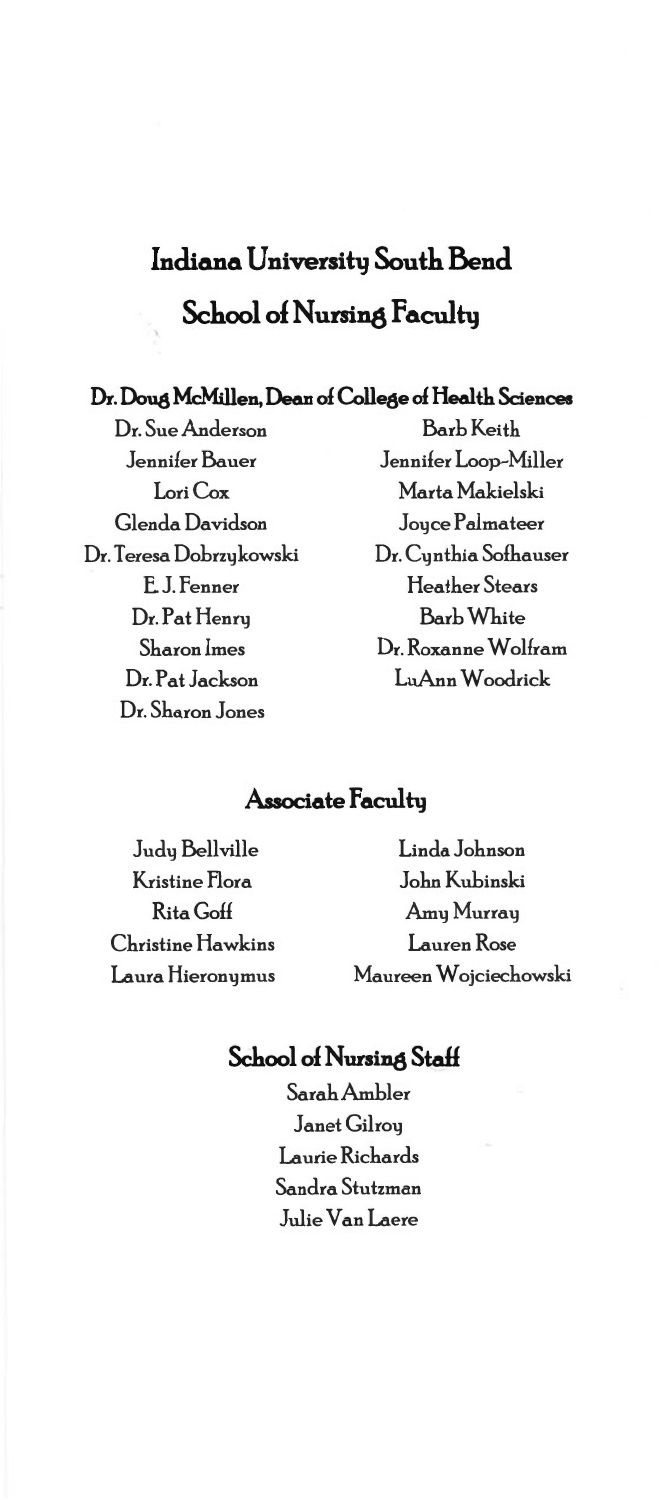# $Bachelor$  of *Science* in Nursing  $Degree$  *Graduates*

Danielle Ashlyn Bittner Terry Richard Brady + Alicia R Bueche+ Heather Michell Cain Justin Edward Gill KarenEHall  $O$ molola Ibukun Idowu  $++$   $\#$  $Rachel A Jozaites++$ TaraM.Kaufman++  $Channah C. Klor++$ Sarah Ann Kolacz+ + + Joshua Cain Leer Maritza Medina+ Bonnie J. Miller++ Whitney Ann Miller Todd G. Penner Jason K. Showalter+ Julianne Nicole Taylor+ \* Andrea Bree VanHimbergen + Tiffany Elizabeth Vargo Kiera D. Ward+ Stephanie Kay Weaver+ Ronald E Wilson + Bethany K. Wright+ Shannon Marie Wynn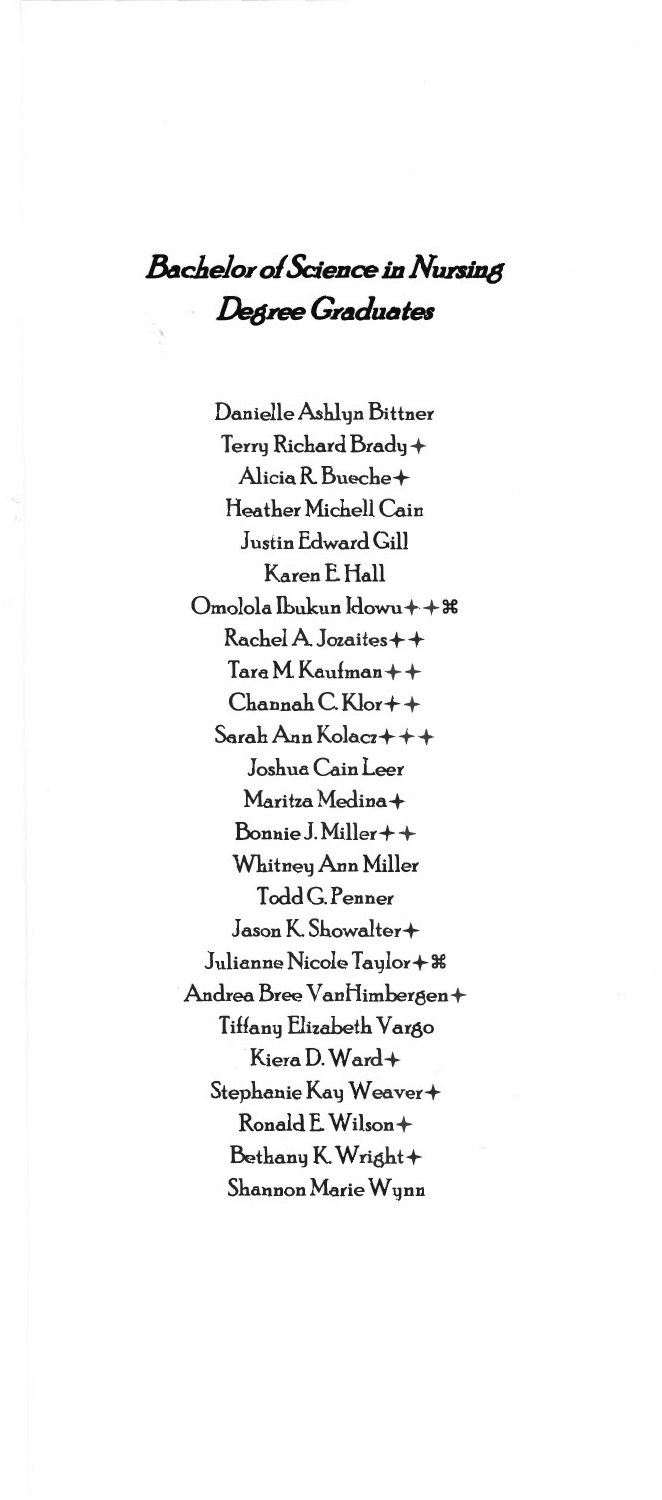# **Bachelor of Science in Nursing Degree Graduates for Prior Registered Nurses**

**Brandy Nicole Benton** Zsara Joseph David J. Kwak Jackline Wangui Mburu **Victor Mzyece** Sheila N. Namale Ayana L. Redding Norma Jean Vanest + +

# Master of Science in Nursing Degree Graduates

Renea Charlene Atkins<sup>36</sup> Sarah Suzanne Bortone 36 Jillian R. Colpitts Kelley Veronica Cross Jamie Marie Detwiler Crystal Marie Horner Jennifer S. Jimenez Beth Johanna Mondschein Tammy Gene Slott 36 Desiree Dian Williams

+ + + Highest Academic Distinction + + High Academic Distinction + Academic Distinction *Sigma* Theta International Society Alpha Chapter